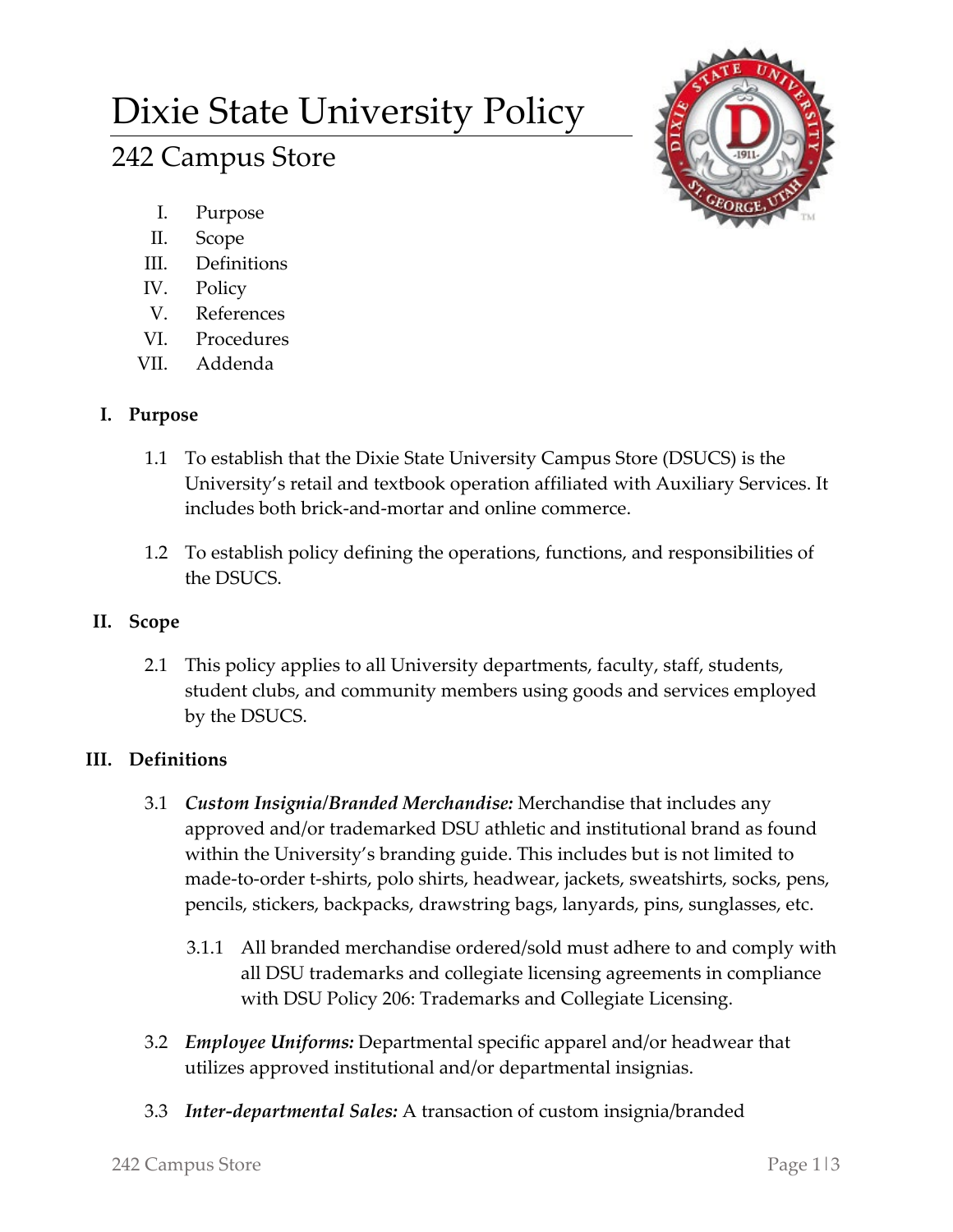merchandise sold within the campus community from one department to another department (e.g. selling department/college specific merchandise to another department or student club for a special event).

3.4 *Special orders:* Specific merchandise ordered per the special request of the customer's needs and requirements. Special order services are available to all University departments, faculty, staff, students, student clubs, and community members, including but not limited to, general department office supplies, custom insignia/branded merchandise, and employee uniforms (See also 3.1).

### **IV. Policy**

- 4.1 DSUCS Sales to Campus Community
	- 4.1.1 Dixie State University maintains DSUCS as its exclusive retailer that provides textbooks, general books, office supplies, art supplies, gifts, Apple branded computers and/or products, custom-branded merchandise, special orders, and additional services for the University community. The following exceptions may apply:
		- 4.1.1.1 Non-departmental specific and non-custom ordered merchandise is available through the University Marketing and Communication Department's (UMAC) website, which offers general DSU-branded merchandise intended for promotional and/or giveaway purposes (See Addenda).
- 4.2 DSUCS Guidelines for Inter-Departmental Sales
	- 4.2.1 If a custom insignia/branded item(s) a department wishes to sell fits one or more of the following conditions, a formal written approval is required by the DSUCS Director prior to the sale:
		- 4.2.1.1 The DSUCS chooses not to offer the item for resale because of lack of sales space, inability to procure or provide a viable alternative to the requested merchandise, and/or the inability to provide adequate service in a timely manner.
		- 4.2.1.2 The item is not available at the DSUCS and/or is unobtainable through special order services.
		- 4.2.1.3 Failure to comply with the above guidelines may result in the same actions taken as referenced in section 4.6 of DSU Policy 206: Trademarks and Collegiate Licensing.